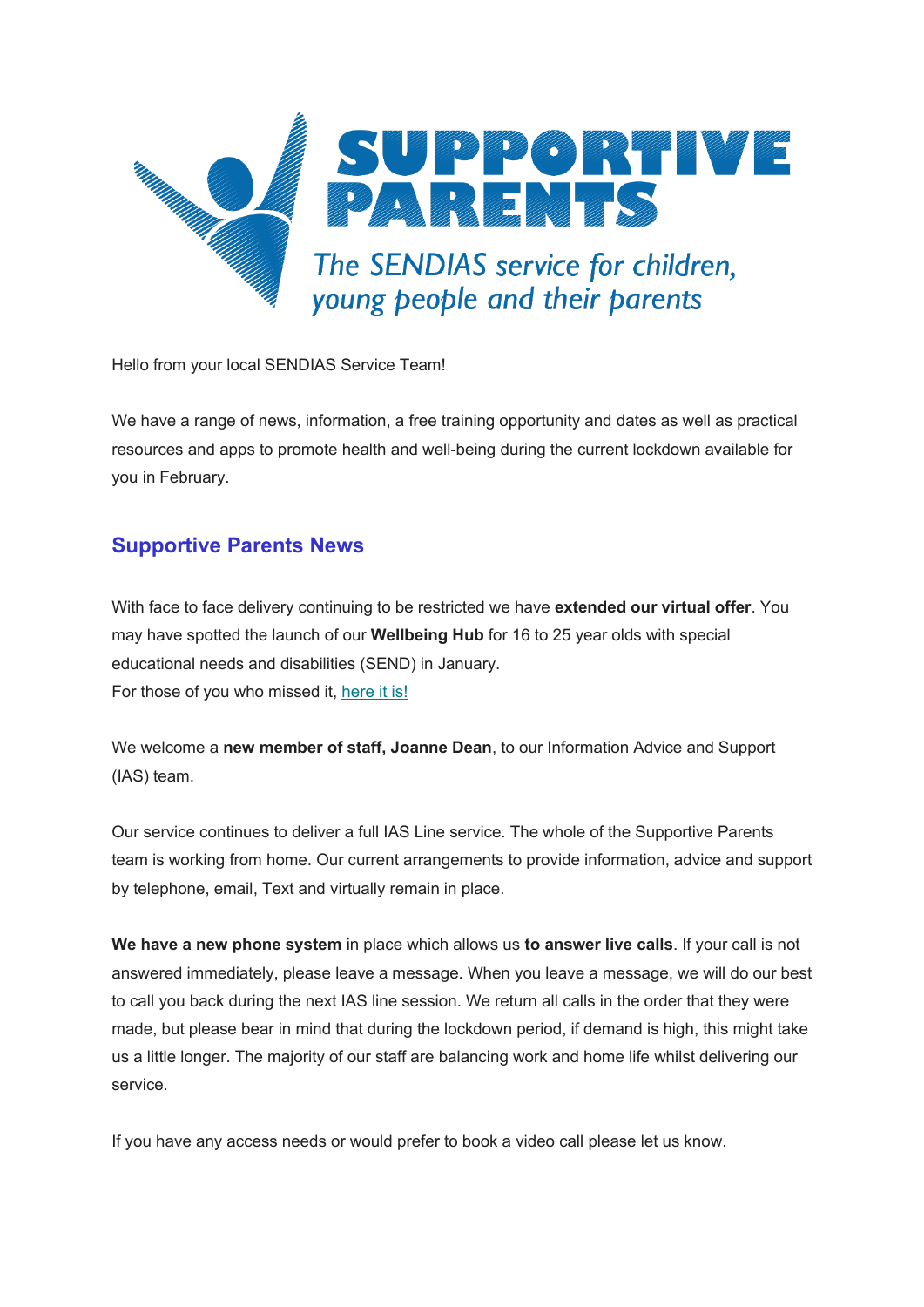# **Training and Events**

Please see our handy **[flyer with a list of all events](https://www.supportiveparents.org.uk/wp-content/uploads/2021/02/SG-2021-ALL-Events-w_-hyperlinks-1.pdf)**, including FREE virtual support group and coffee mornings.

## **Virtual Support Group Dates**

Thursday  $25<sup>th</sup>$  of February – SEND & You: Special Educational Provision vs SEN Support Daytime session – 10:30-11:30am Evening session – 7-8pm

Tuesday 23 $rd$  of March  $-$ SEND & You: Annual Reviews Daytime session – 10:30-11:30am Evening session – 7-8pm

# **Save the Dates**

In **April** we have 3 dates:

- Mediation Coffee Morning on the 21<sup>st</sup> of April, 10:30am -12noon
- Virtual support groups on the 22<sup>nd</sup> of April on the topic of Mediation, daytime 10:30-11:30am, and evening 7-8pm
- Social Communication Coffee Morning on the 28<sup>th</sup> of April 10:30am -12noon

Keep our [flyer with links to events](https://www.supportiveparents.org.uk/wp-content/uploads/2021/02/SG-2021-ALL-Events-w_-hyperlinks-1.pdf) handy to book a free space.

### **FREE E-Learning Module - Holistic Outcomes in Education, Health and Care plans, the Council for Disabled Children:**

This **free e-learning course** contains a series of online modules, covering:

- Aspirations
- Outcomes from children, young people and family perspectives
- Outcomes from professional perspectives, including writing SMART outcomes
- Legal considerations
- Annual reviews

This training is open and available to anyone who has a personal or professional interest in understanding the EHC plan process. To find out more and to complete the e-learning course please click [HERE](https://councilfordisabledchildren.org.uk/news-opinion/news/new-cdc-e-learning-course-holistic-outcomes-ehc-plans?mc_cid=d691aff1f7&mc_eid=fac0205ef2&utm_source=CDC+Newsletters&utm_campaign=cf4d38164f-EMAIL_CAMPAIGN_2019_09_26_10_30_COPY_02&utm_medium=email&utm_term=0_14015fa80f-cf4d38164f-321726894&mc_cid=cf4d38164f&mc_eid=8ba5e77599)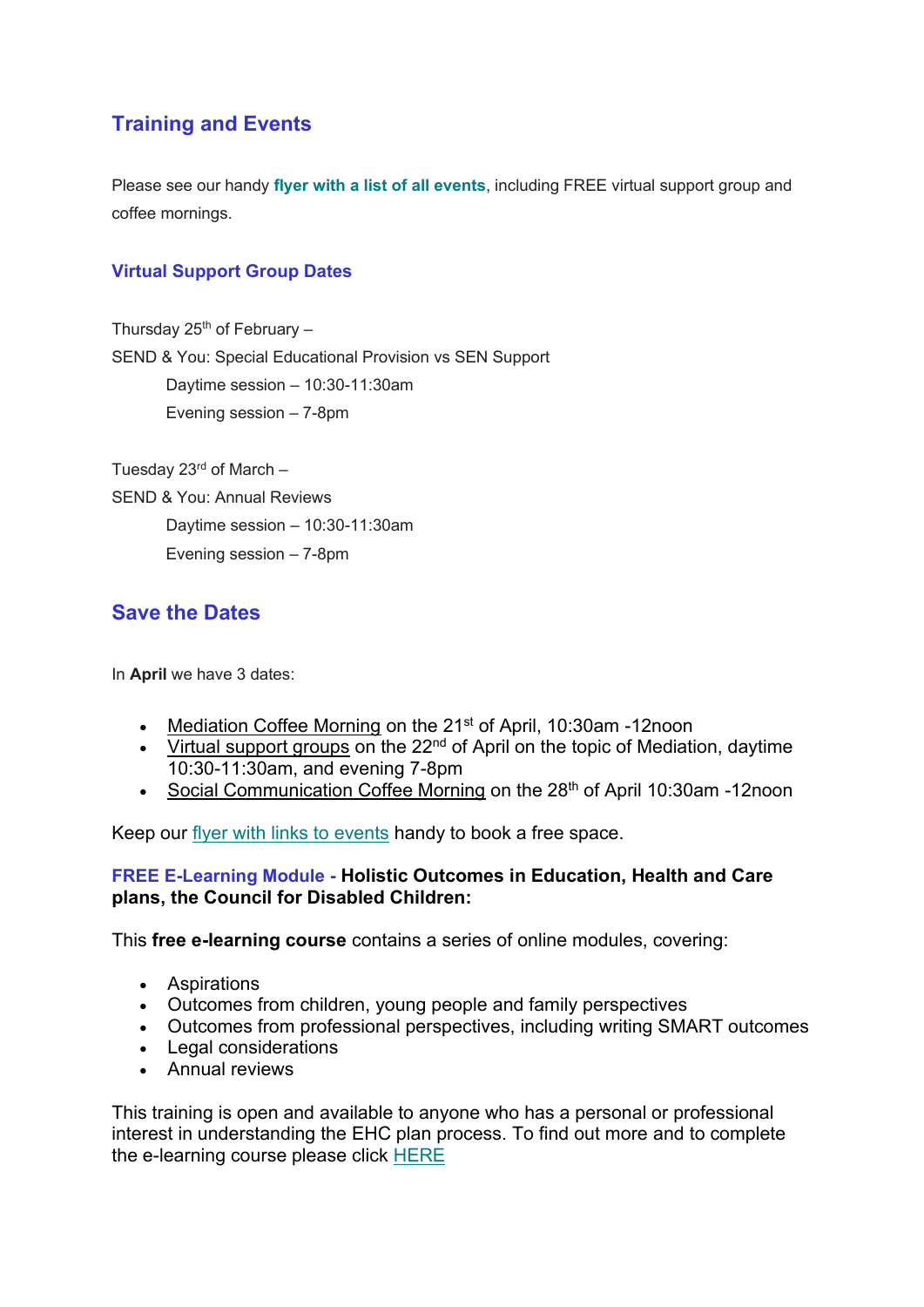# **Events Other Local Events and Support**

### **Dates with SGPC's (South Glos Parent Carers)**

Keep an eye out for the many opportunities to meet SGPC volunteer representatives and the SENDIAS team at the events on offer.

Visit SGPC's site and see what's on in their **[calendar.](https://www.sglospc.org.uk/calendar)**

We will be visiting SGPC's on the **22nd of March** for a **[Question and Answer \(Q&A\)](https://www.sglospc.org.uk/calendar/supportiveparents-29blg-35tgy)  [session](https://www.sglospc.org.uk/calendar/supportiveparents-29blg-35tgy)**.

## **Consultation and Feedback**

Your views matter! We really want to know how our service can be of most use to you. As the roll out of COVID vaccines starts we look forward to meeting in person again.

While we will be glad to put the difficulties of this period behind us, we are keen to embrace the positives. Delivering our services remotely has some advantages. Some people find it easier to attend virtual events and they can be organised more readily and offered across the whole of the city. **We would like to hear your views so that we can develop our service offer**. Please spend just a minute responding to our survey about our future virtual service offer [here.](https://www.surveymonkey.co.uk/r/SPservicespostlockdown)

**UK Disability Survey.** The Cabinet Office Disability Unit want to hear from you. All views will be used to shape the delivery of the plans they set out in the forthcoming Strategy. The survey is available in Easy Read and BSL. Written responses can be sent to: **[DUCitizenspace@cabinetoffice.gov.uk](mailto:DUCitizenspace@cabinetoffice.gov.uk)**. A braille version is available on request and blind or partially sighted people who are having difficulty filling in the online survey can email RNIB for advice or support at: [campaigns@rnib.org.uk.](mailto:campaigns@rnib.org.uk) You can complete the survey [here.](https://disabilityunit.citizenspace.com/cabinet-office/ukdisabilitysurvey/)

**Social Care Review.** An [independent review of children's social care](https://www.gov.uk/government/groups/independent-review-of-childrens-social-care) has been announced by the government (15 January 2021). To find out more about the terms of reference and how to take part click [here.](https://www.gov.uk/government/groups/independent-review-of-childrens-social-care)

**Mental Health Act Consultation.** Following a review of the Mental Health Act (2017), it concluded that the law is not always working as well as it should for patients, their families and carers. You can take part in a [consultation](https://www.gov.uk/government/consultations/reforming-the-mental-health-act) on ideas to make the law work better for people being looked after.

**Covid 19 Consultation Opportunity.** The Covid-19 pandemic has brought unprecedented challenges to all children and young people, and these can be particularly hard for those young people with a special educational need and/or a disability (SEND). NCB is currently doing a national consultation to hear from children and young people with SEND, aged between 5-25, about the impact of the pandemic on them - how lockdown has impacted their support network, academic goals, and social and emotional wellbeing and what can be learned from this. To find out more and to give your feedback please click [here.](https://councilfordisabledchildren.org.uk/news-opinion/news/covid-19-consultation-opportunity)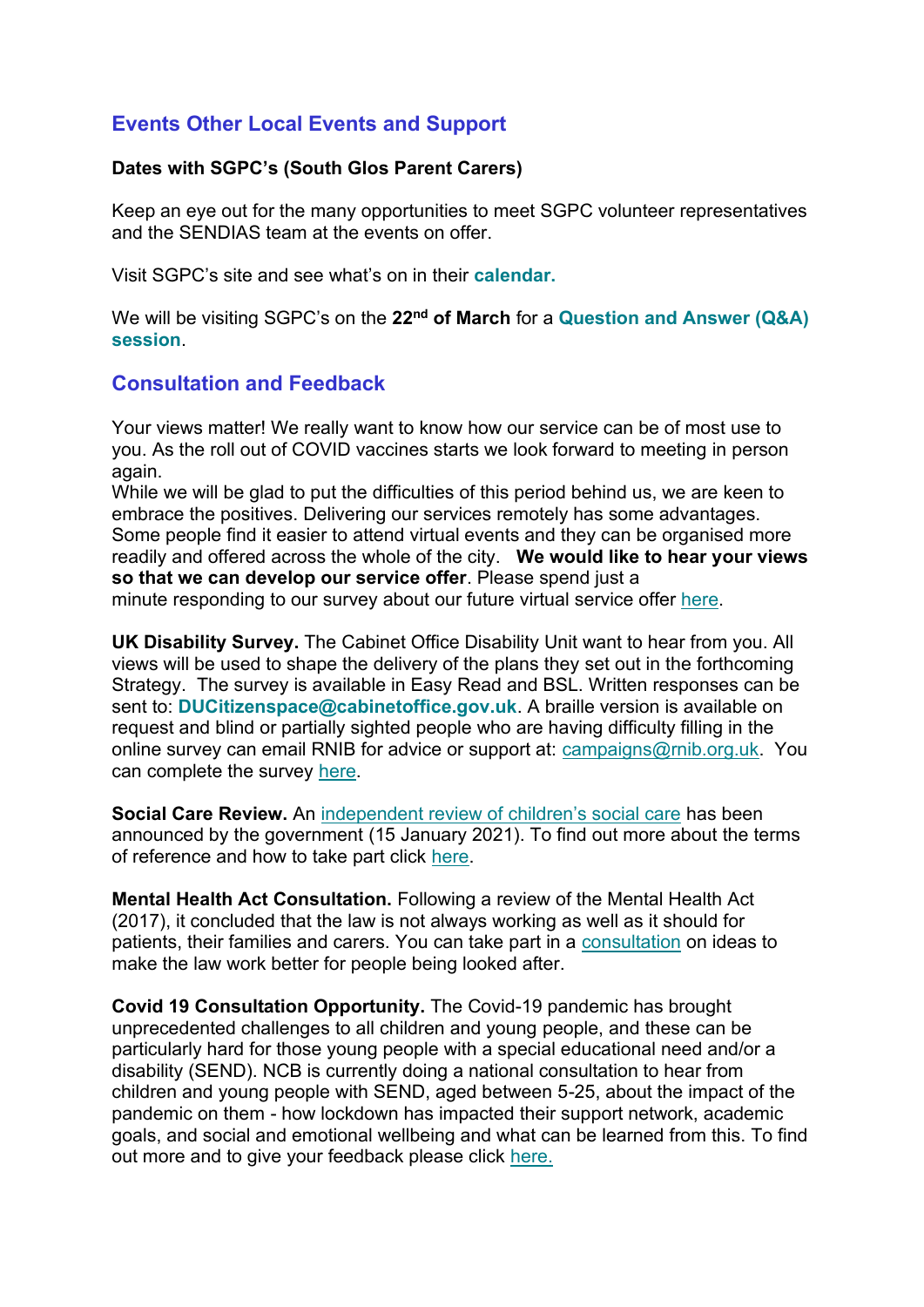# **Education and SEND**

#### **Resources**

#### **NEW Resource!**

Our latest resource is called **[Specifying provision in an EHCP](https://www.supportiveparents.org.uk/wp-content/uploads/2021/01/Specifying-provision-in-an-EHC-Plan.pdf)**. We receive lots of enquiries about how specific wording in EHCP's should be. This is a guide for parents and carers to learn about the requirements of support written in an education health and care plan.

Another area we always receive lots of enquiries about is SEN support in schools, which our [information series](https://www.supportiveparents.org.uk/resources/information-series/) this month is based on. Further resources such as our Guide to SEN Support can also be found on our [website.](https://www.supportiveparents.org.uk/wp-content/uploads/2020/02/3-SEN-Support-Bristol.pdf)

#### **National Resources**

**Contact.** Currently are offering virtual information and advice workshops on a wide range of topics on SEND. For more information on these and to book please click [HERE.](https://www.contact.org.uk/help-for-families/family-workshops-events/)

**National Autistic Society.** Latest guidance, updates and resources on coronavirus for autistic people, their families and professionals. Please find this [HERE.](https://www.autism.org.uk/advice-and-guidance/topics/coronavirus)

#### **Mental Health and Wellbeing Advice**

[Anna Freud National Centre for Children and Families](https://www.annafreud.org/parents-and-carers/) has lots of helpful resources for families which may be of particular help at the moment. They provide advice and guidance for parents and carers to help support a child or young person experiences poor mental health or wellbeing.

Time to [Change](https://www.time-to-change.org.uk/about-mental-health/support-someone) offers advice about how to support a **colleague, relative or a friend** about their mental health and wellbeing.

[Place2Be](https://www.place2be.org.uk/our-services/parents-and-carers/coronavirus-wellbeing-activity-ideas-for-families/) offers **wellbeing activities for families** specifically during the current coronavirus measures. There is a '**urgent help' page** that includes information to use '[shout](https://giveusashout.org/)' via text messaging if people feel they are unable to cope. We've had [children's mental health week](https://www.childrensmentalhealthweek.org.uk/parents-and-carers/) and this page may be useful for parents and carers.

### **Apps that might be helpful are:**

- [Kooth](https://www.kooth.com/) **–** an app for children and young people offering an online support and counselling. Kooth offers **tracking goals, a message board, journal, chat and messenger support**.
- **Stem4** dealing with [anxiety,](https://stem4.org.uk/anxiety/) [self-harm,](https://stem4.org.uk/self-harm/) [depression,](https://stem4.org.uk/depression/) [eating disorders](https://stem4.org.uk/eating-disorders/) and [addiction.](https://stem4.org.uk/addiction/) Each page offers information aimed at teenagers, friends, parents or carers, schools and health professionals.
- [Free mental health & wellbeing apps for children](https://www.educationalappstore.com/best-apps/5-best-mental-health-and-wellbeing-apps-for-kids) might be of interest to school staff and parents, for example the 'zones of regulation' app.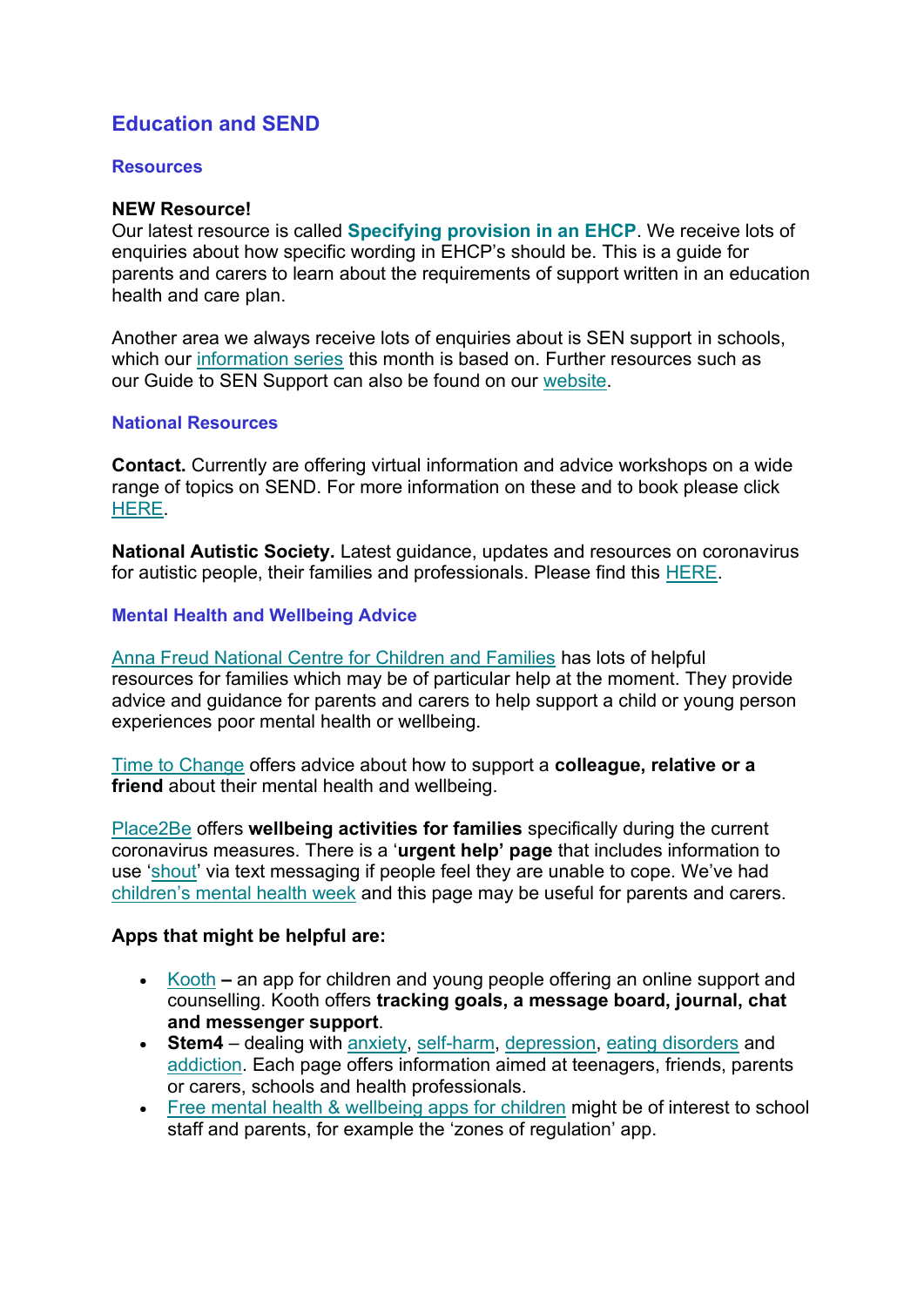• [HappyMaps](https://www.happymaps.co.uk/) offer a range of information and advice, including apps to [consider to maintain positive mental health and wellbeing.](https://www.happymaps.co.uk/age-group/self-help-for-young-people2/best-apps-for-mental-health) They offer a [parent](https://www.happymaps.co.uk/help-directory/looking-after-yourself-and-your-family)  [survival guide](https://www.happymaps.co.uk/help-directory/looking-after-yourself-and-your-family) with a range of information and support to consider.

**Single Parent families** – [Gingerbread](https://www.gingerbread.org.uk/) offers specific information and support for single parent families. Parents may find the page on [getting help for mental health and access support](https://www.mentalhealth.org.uk/getting-help) useful.

**English as a Second Language (EAL)** – resources for parents and carers with EAL from the [Bell Foundation](https://www.bell-foundation.org.uk/) are useful. The [translated resources encourages parental involvement](https://www.bell-foundation.org.uk/eal-programme/guidance/parental-involvement/) with school and their child's learning. There are translated leaflets for parents that explains the education system and offers practical things to ask which can help parents and carers to feel more confident and at ease about education and learning. Teaching staff may find these resources useful too.

#### **National News**

**Great news for SEND funding.** Over £42 Million has been made available to help raise educational standards, improve services and provide practical support to children with special educational needs and disabilities. Click [here](https://councilfordisabledchildren.org.uk/news-opinion/news/over-%C2%A342-million-support-extended-children-send) to find out more.

**IPSEA – Update on Covid-19, school reopening and SEN provision.** Updated information regarding school closures, who is eligible to attend school and the support to be given whether in school, post 16 education or accessing remote learning. Please click [here.](https://www.ipsea.org.uk/news/ipsea-update-on-covid-19-school-closures-and-sen-provision)

**Government Guidance: Restricting attendance during the national lockdown: schools.** A link to the most recent government guidance around attendance in schools can be found [here.](https://assets.publishing.service.gov.uk/government/uploads/system/uploads/attachment_data/file/958906/Restricting_attendance_during_the_national_lockdown_schools_guidance.pdf)

**High-quality remote education.** The DfE [has set out requirements](https://www.gov.uk/government/publications/actions-for-schools-during-the-coronavirus-outbreak) for schools to provide highquality remote education when children are unable to attend school. Ofsted has announced that it will look at how well schools are educating pupils in the current circumstances. Parents and carers should first raise their concerns with the teacher or head teacher. If issues are not resolved, parents can [report the matter to Ofsted.](https://contact.ofsted.gov.uk/online-complaints)

With best wishes,

Santie, Sara, Edurne and the IAS Team